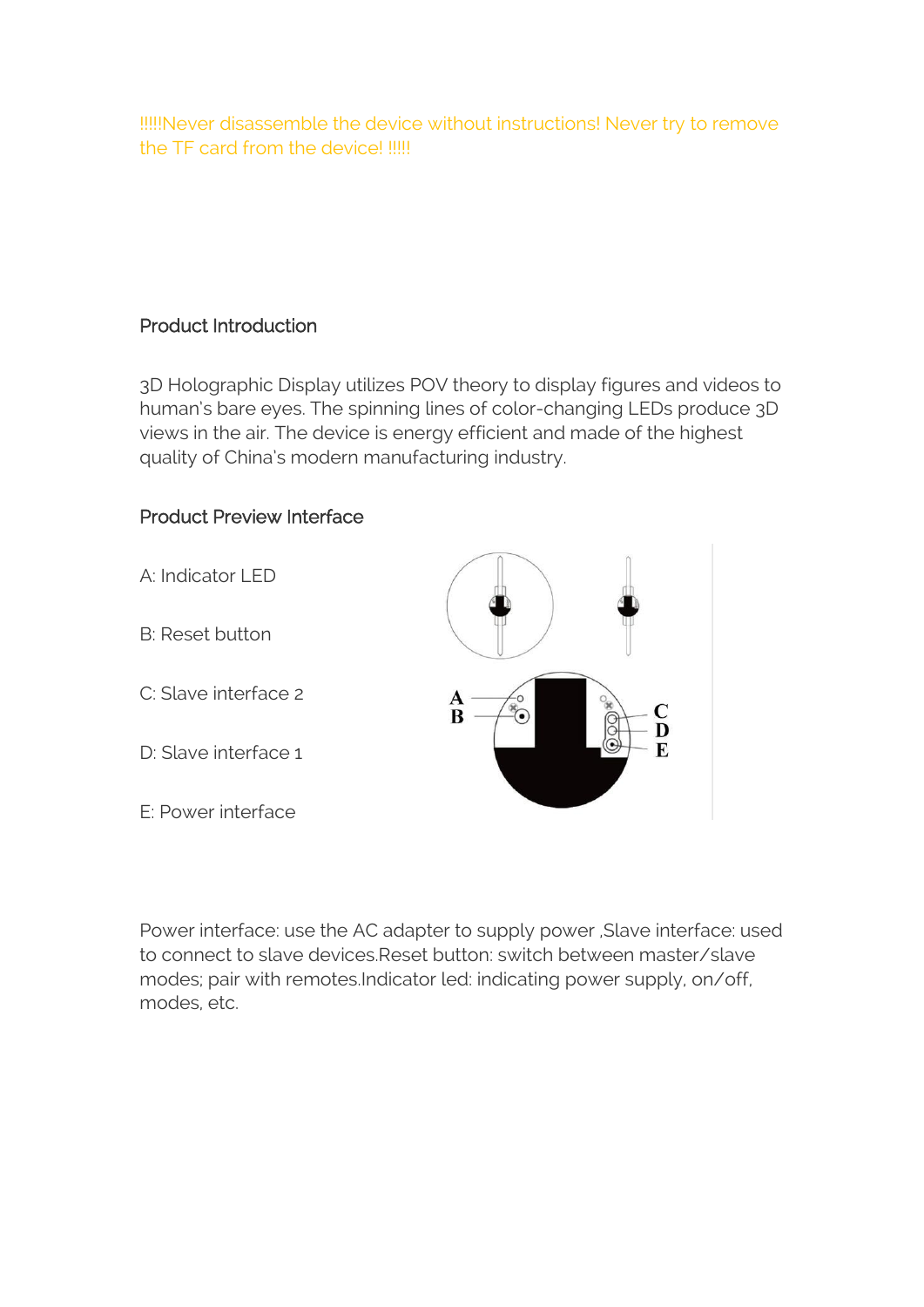# Remote control instructions



Run: turn the device from 'stand-by' to 'running'

Stop: turn the device from 'running' to 'stand-by'



play the prior



: play from the first



Operation instruction

1.Supply power

Plug in the power cord, all LED will on and then off. At the back of the device, the indicator led is now in red.

2. Pair the remote

When the device is in 'stand-by' status, push the reset button. You'll see the indicator led turned into blue.Now, point your remote control to the device, and push the 100% button on the remote.You'll see the blue LED flashing and then turned into red.Done.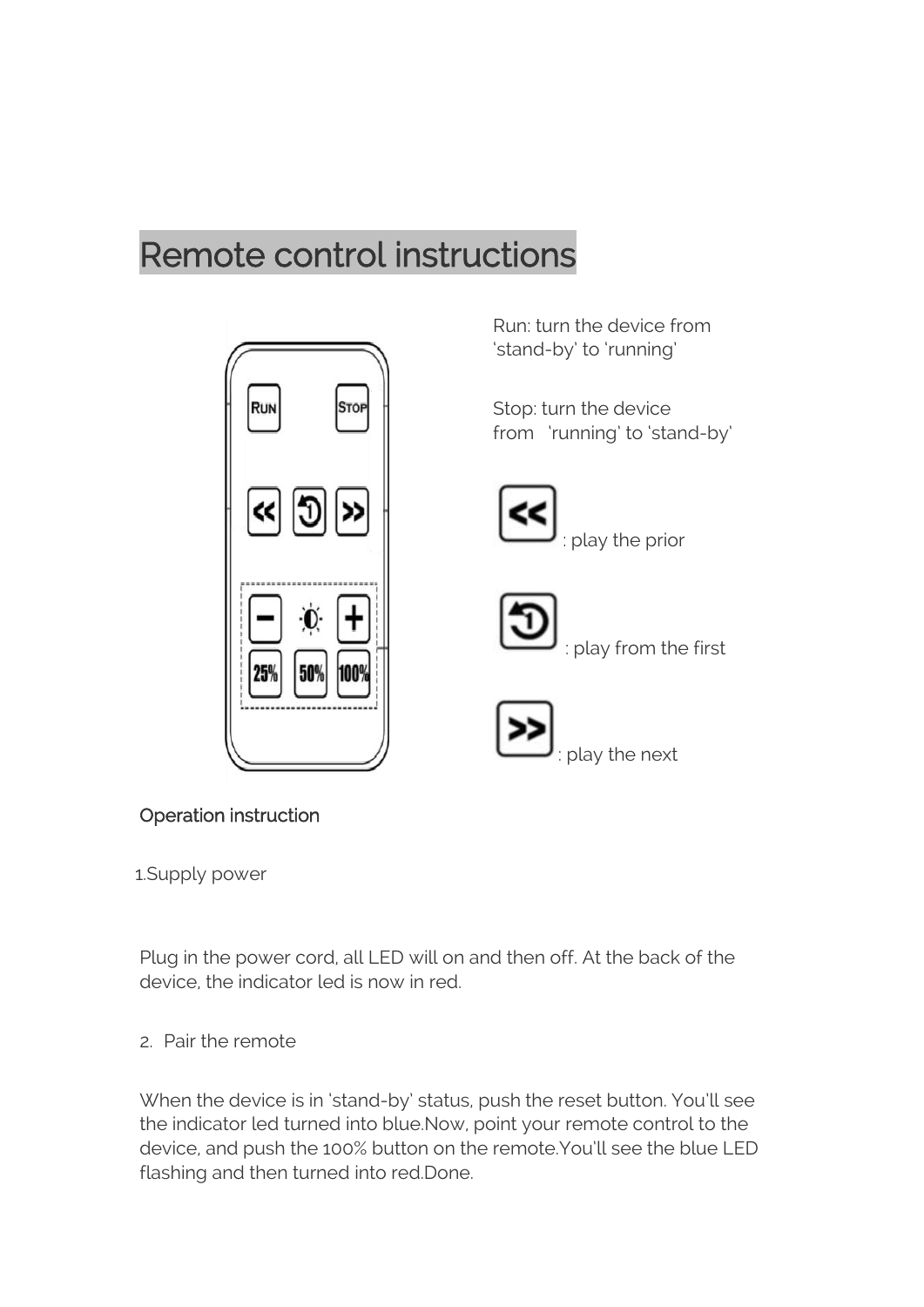



1.Turn on/off

Push the Run/stop button. Shuffle the play list Use these buttons:

2.Switch Mode

You can switch the mode of the device between Master and Slave.

When you are using only one device to display, use it in the Master mode.

When you are connecting multiple devices to display together, you should have only one Master device and the others should be in the Slave mode.

You can never control a device in its Slave mode by remote control.

#### Switch modes

When the device is in 'stand-by' mode, push the reset button on the back of the device. You'll see the indicator turned from red to off, this means your device is in Slave mode now.

When your device is in Slave mode, the indicator turned to red, this means your device is in Master mode now.

Connections of multiple devices

You should have only one master mode device, the others should be set as slave mode.